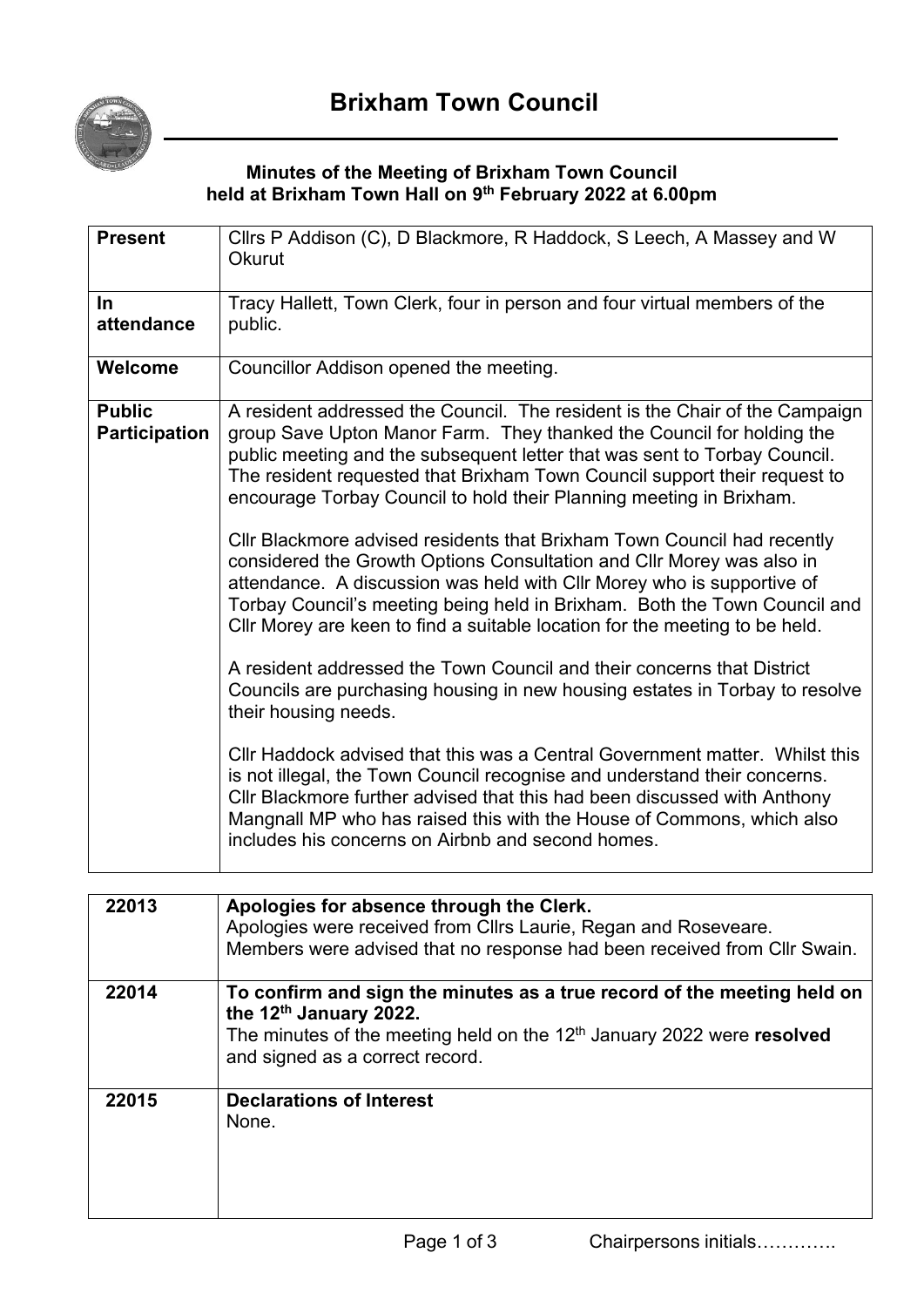| 22016 | 2022/23 Budget (Report 04-2022)                                                                                                                                                                                                                                                                                                                   |
|-------|---------------------------------------------------------------------------------------------------------------------------------------------------------------------------------------------------------------------------------------------------------------------------------------------------------------------------------------------------|
|       | Cllr Blackmore reported that the F&GP Committee wanted to ensure that any<br>increase was kept to a minimum, including the need to move money from<br>reserves in order to achieve this.                                                                                                                                                          |
|       | The F&GP Committee had considered all national increases that will affect<br>not just the Council, but also residents. The overall increase is 1p based on<br>a Band D property.                                                                                                                                                                  |
|       | The new budget will still allow for the Council to improve the services it offers<br>to the community                                                                                                                                                                                                                                             |
|       | Cllr Haddock reported that the F&GP Committee had worked hard to balance<br>the budget and this will be reflected in the next 2-3 years budget.                                                                                                                                                                                                   |
|       | It was resolved to<br>a) approve and adopt the proposed budget of £409,600 for the financial year<br>2022/23                                                                                                                                                                                                                                      |
|       | b) issue a precept demand of £379,600 to Torbay Council                                                                                                                                                                                                                                                                                           |
| 22017 | <b>Updates on meetings</b><br>To hear updates on recent meetings including:<br>a) Anthony Mangnall MP                                                                                                                                                                                                                                             |
|       | A meeting was due to take place this week, but this has been<br>deferred.                                                                                                                                                                                                                                                                         |
|       | b) Banking Hub<br>The Town Clerk reported that the first focus group meeting will be<br>taking place on Friday with key representatives of the community due<br>to attend to support the opening of the banking hub.                                                                                                                              |
| 22018 | <b>Audit</b>                                                                                                                                                                                                                                                                                                                                      |
|       | a) External Auditors Report for 2020/21<br>b) Internal Auditors Report for 2020/21                                                                                                                                                                                                                                                                |
|       | Councillors noted the External and Internal reports and thanked the Town<br>Clerk.                                                                                                                                                                                                                                                                |
| 22019 | <b>Ward Councillors Reports</b><br>No Ward Councillors present and no reports had been submitted to the<br>Council in preparation for the meeting.                                                                                                                                                                                                |
|       | Members were advised that CIIr Morey attended the Planning and<br>Regeneration Committee meeting on 7 <sup>th</sup> February. The Committee found<br>this helpful and thanked Cllr Morey for his input.                                                                                                                                           |
|       | A further meeting was held with the Chief Executive Officer from Torbay<br>Council where Cllrs Addison and Haddock requested more regular<br>attendance from Ward Councillors. Cllr Morey's attendance was very helpful<br>to the P&R Committee and the Town Council is keen to continue these<br>attendances to encourage collaborative working. |